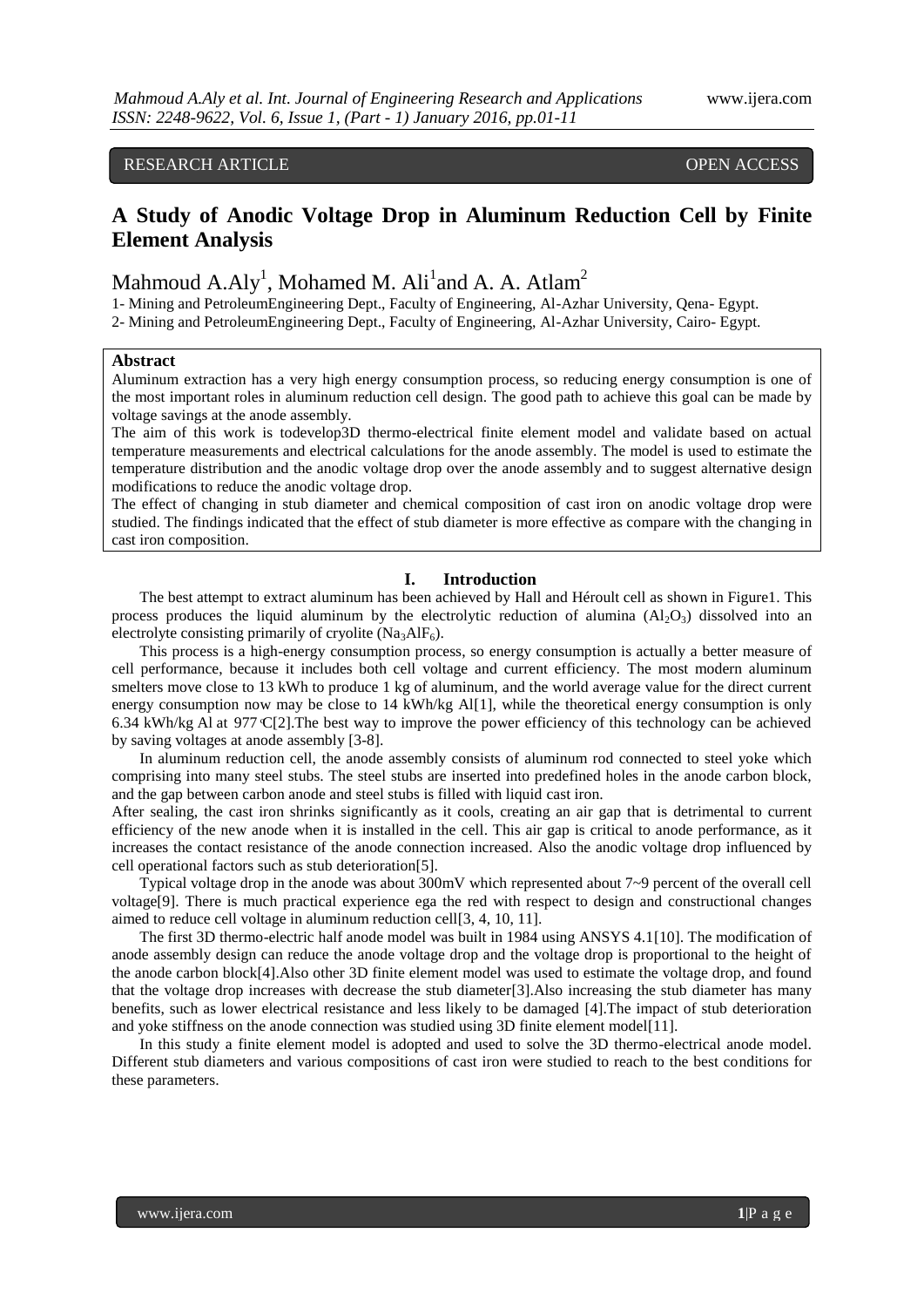

#### **II. Thermal – electrical model**

All geometry parts (aluminum rod, steel stubs, cast iron thimbles and anode carbon block) were developed by ANSYSacademicstudentv16.1workbench, but assembly together by using SolidWorks.

The following equations have been used to solve the coupling between thermal and the electrical fields:

1- Temperature dependent electric conductivity 
$$
\sigma = \sigma(T)
$$
 2- Temperature dependent apparent current density

$$
Y = \left(\sum_{n=0}^{5} b_n (DoD)^n\right) e^{C_1\left(\frac{1}{T_{ref}} - \frac{1}{T}\right)}
$$

3- Temperature dependent equilibrium voltage (V)

$$
U = \left(\sum_{n=0}^{J} a_n (DoD)^n\right) - C_2 (T - T_{ref})
$$
\n(2)

4- Joule heating as a volumetric source term for thermal energy equation  $i^2 \frac{2}{\sigma^2} \nabla^2 A$ 

$$
S_{joule} = \frac{1}{\sigma} = \frac{\sigma + \gamma}{\sigma} = \sigma \nabla^2 \phi
$$
\n<sup>(3)</sup>

(1)

5- Reaction heating as a volumetric source term for thermal energy equation  $\boldsymbol{A}$ 

$$
S_{echem} = j \cdot [U - (\phi_c - \phi_a)] \frac{1}{Vol}
$$
\n<sup>(4)</sup>

The simulation model is based on the geometry of the anode assemblyat Egyptalum. The anode assembly consists of an aluminum rod, four steel stubs, cast iron thimble and anode carbon block as shown in Figure2.

The base model dimensions for anode carbon block are 1650 mm length, 720 mm width and 600 mm height. The four stubs are in diameter 130 mm, and offset 360 mm from each other, the stubs have height of 355 mm. The stub holes are 195 mm in diameter. The aluminum rod is 160 mm length, 158 mm width, and 2500 mm height. To simulate the flutes in the stub holes, 6-flutes configuration was chosen. Each flute has a square shape with sides of 20 mm, and an angle of  $15 \frac{q}{12}$ .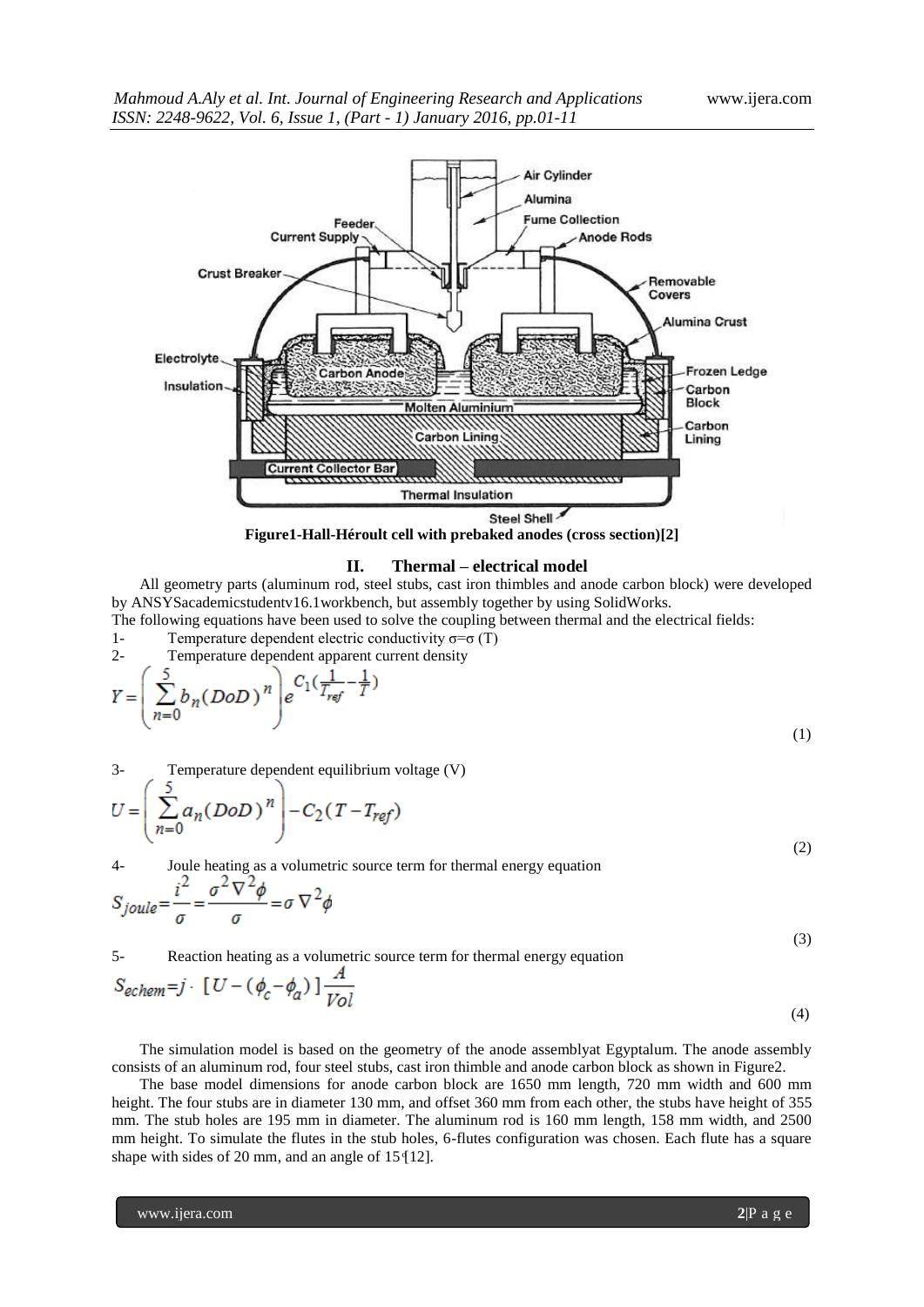The cast iron used to establish the connection between steel stubs and anode carbon block is high phosphorus gray iron (HPGI).

The meshing process is fully automatic in ANSYS workbench, with focus on applying a fine mesh at locations where the temperature is expected to be high. The overall number of elements and nodes of the model are 60768 and 133159 respectively



**Figure2Anodeassembly model.**

### **III. Material properties**

Each part of anode assembly has different material properties. Most of the material properties have been found in elsewhere [5,7, 12-14], and from the data collected from Egyptalum.

# **Initial air gap**

2

The air gap was happened during the rodding process, where the anode connection is established as hot cast iron is poured into the annular space between stub and carbon anode established by using pair of equations[15]:

| $S_{gap} = \gamma s + (t - \gamma s) * \alpha_{cI} * (T_{cI} - T_0)$ | (5) |
|----------------------------------------------------------------------|-----|
| $\gamma s = r_s * \alpha s * (T_s - T_0)$                            | (6) |
| $t = \frac{dsh}{2} - r_s$                                            |     |

By using equations 
$$
(5-7)
$$
, the initial gap between cast iron/carbon is estimated as shown in Figure 3. The air

gap decreases as the stub diameters increase at different positions of cylindrical portion, the tip of flutes and the sides of flutes. This means that the contact resistance of the anode connection increase.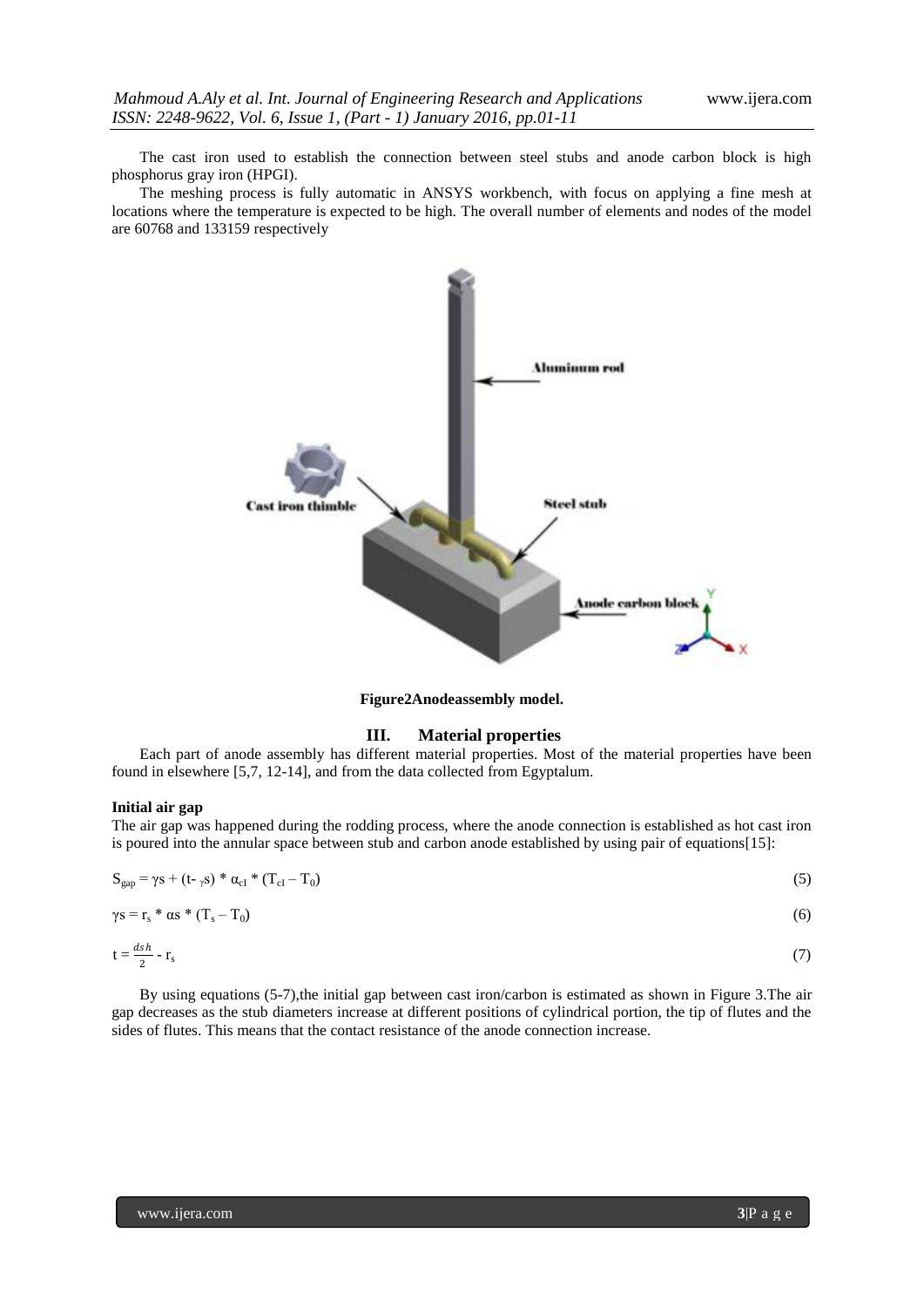

**Figure 3Estimationof the air gap for various stub diameters.**

# **Thermal boundary conditions**

The top heat is transferred from the bath region under the anode carbon block in three main ways:

- The first is transfer from the anode carbon block to the rest of anode assembly (steel stubs and aluminum rod) by conduction and convection from anode carbon block surface to the air inside the superstructure.
- The second mechanism is conduction from steel stubs to the aluminum rod and then convection to the air inside the super structure.
- The third mechanism is convection from aluminum rod to the air inside the super structure.

The convective heat transfer coefficient in this workbased on Pr, Gr, Ra and Nu equations is calculatedfor each part of anode assembly and is ranged between 4.8 and  $11.11 \text{W/m}^2$ .k. These values is confirmed with the data published in elsewhere, where the heat transfer coefficients into anode assembly was ranged between 5 and  $15 \text{ W/m}^2$ .k[16, 17].

These coefficients are be applied in all thermal analysis modeltaking into account the temperature of  $960\degree\text{C}$ at the bottom of the anode carbon block as bath temperature, and  $150\degree C$  at the top of an aluminum rod based on actual cell measurements.

A condition of periodicity is assumed between the outer anodes and central anode in the cell. Therefore, heat transfer between these anodes is negligible and adiabatic condition in apply on these surfaces [3].

## **Electrical boundary conditions**

To simulate the electrical conditions, more than one condition will be applied in this model:

- a- Zero potential is applied on the bottom surface of the anode carbon block (Dirichlet boundary condition) to simplify the calculations. Although in practice, potential at the bottom surface of the anode carbon block is not zero[5, 7, 9].
- b- A current of 8750 A is applied at the top surface of the aluminum rod based on cell current of 210 kA and 24 anodes per cell.

# **IV. Experimental work**

Four cells were selected to do the thermal measurements at the different positions on the anode assembly in figure illustrated in Table 1.

These measurements were done using Infrared thermometer and used to validate the thermal model.

The average measured temperatures for the aluminum rod, steel yoke, steel stubs and anode carbon block are 169, 340, 420 and 490°C respectively. The temperature values increase as move down towards the bottom of the anode.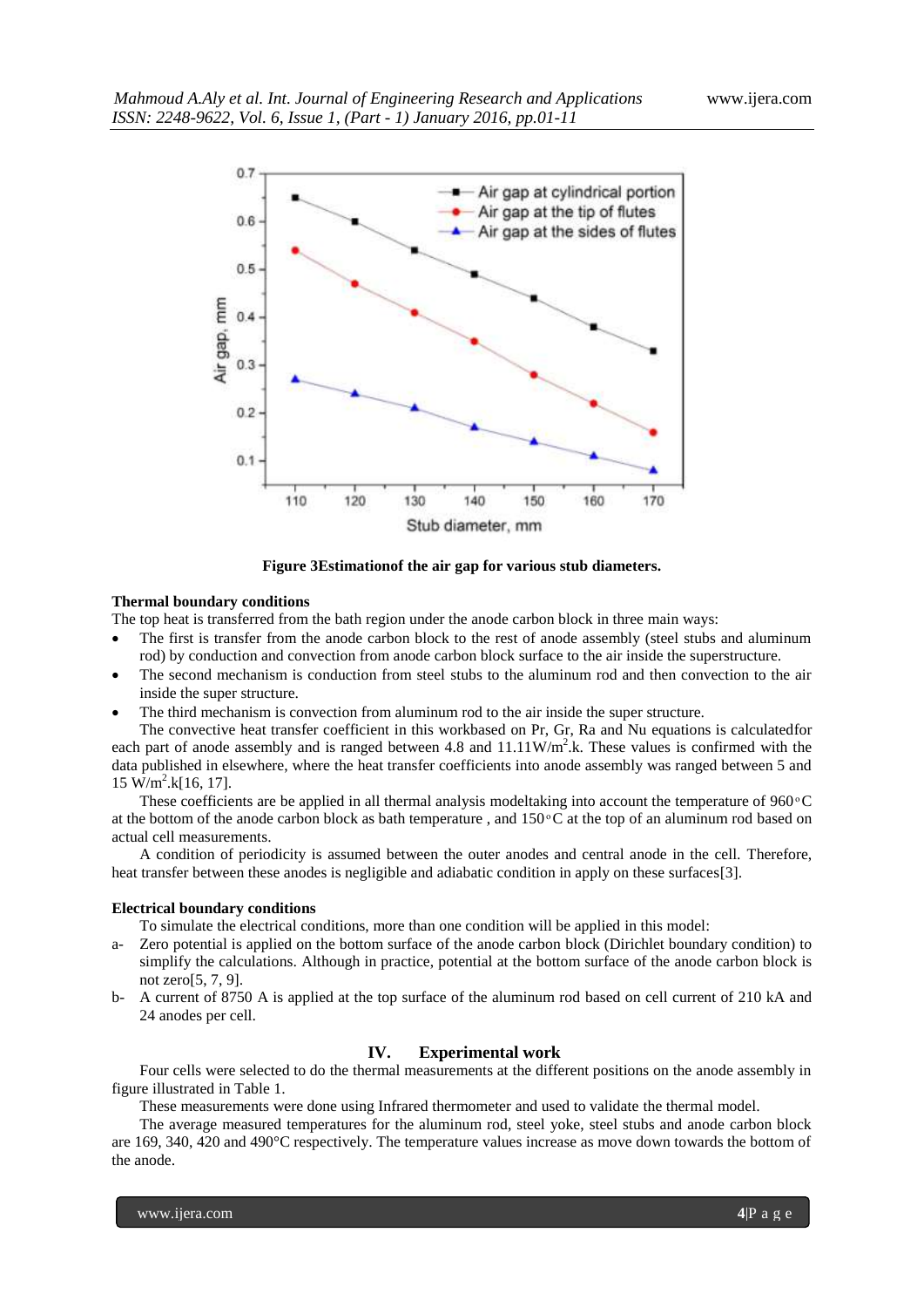For the electrical model, the voltage drop through the anode assembly is calculated in this work and found nearly 395 mV.

|                | Anode carbon block NO. |               | 10              |                 | ×        |                 |      |
|----------------|------------------------|---------------|-----------------|-----------------|----------|-----------------|------|
|                | <b>Read Title</b>      | Read No.      | <b>Cell 603</b> | <b>Cell 604</b> | Cell 633 | <b>Cell 634</b> |      |
| Temperature, C | Auminum rod            | $\mathbf{A1}$ | 296             | 250<br>69 O.    | 272      | 280             | М    |
|                |                        | A2            | 157             | 164             | 179      | 176             | 64   |
|                | Steel yoke             | 85            | 370             | 350             | 380      | 365             | - 17 |
|                |                        | S6            | 372             | 365             | 385      | 370             | c.   |
|                |                        | S7            | 307             | 294             | 330      | 310             | -0   |
|                | <b>Steel Stubs</b>     | 81            | 420             | 428             | 440      | 415             |      |
|                |                        | S2            | 405             | 415             | 420      | 407             | x.   |
|                |                        | 83            | 405             | 412             | 425      | 410             |      |
|                |                        | 84            | 422             | 430             | 443      | 417             | o.   |
|                | Anode carbon block     | C1            | 420             | 450             | 489      | 400             |      |
|                |                        | C2            | 500             | 495             | 544      | 506             |      |
|                |                        | C3            | 510             | 550             | 571      | 496             |      |
|                |                        | C4            | 535             | 490             | 552      | 516             |      |
|                |                        | C5            | 418             | 436             | 470      | 450             |      |
|                |                        | C6            | 509             | 484             | 540      | 490             |      |
|                |                        | C7            | 497             | 510             | 545      | 554             |      |
|                |                        | C8            | 428             | 434             | 465      | 440             |      |

**Table 1Temperature measurements at different locations on the anode assembly.**

# **V. Base model validation**

Validation of the base model is the most important step in studying the mathematical modeling, where using an unvalidated cell model can be very misleading[18].The thermal and electrical results for the base model are represented in Figure 4 (a and b).The temperature values obtained from the thermal model is close to measured values as shown in Table2, where the difference andthe percentage error between thermal model results and measured temperature values at anode assembly don't exceed 10%, and these values are considered acceptable to validate the model.



Figure 4 Thermal distribution, <sup>o</sup>C (a) and electricalpotential, V(b)for the base model.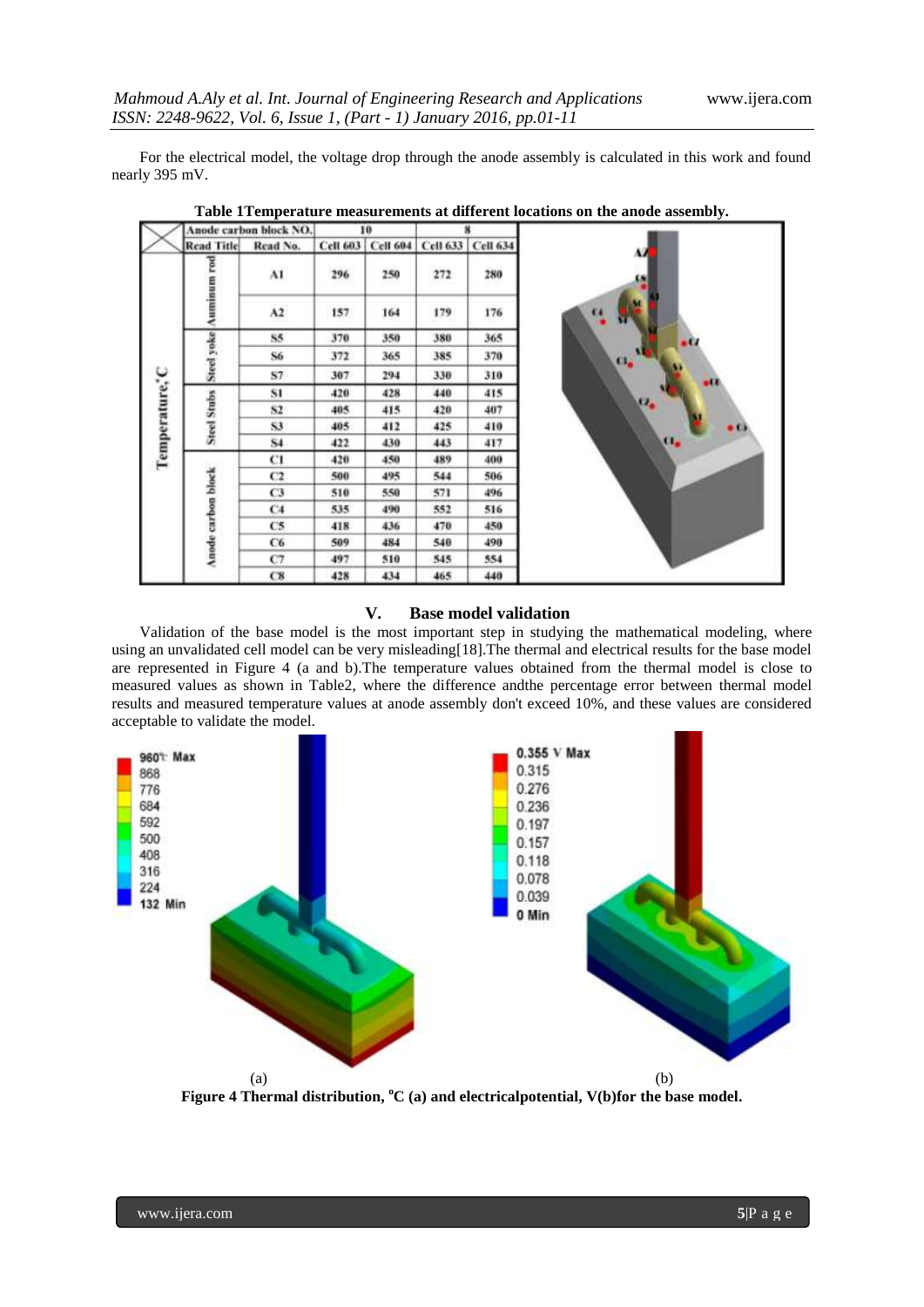524

|                                           |                      |                      | the anode assembly.        |
|-------------------------------------------|----------------------|----------------------|----------------------------|
| $a_{\alpha}$<br>$P_{0}$ <sub>SItiop</sub> | Modelled<br>temp., C | Measured<br>temp., C | Percentage<br>difference % |
| A-r                                       | 169                  | 160                  |                            |
| $S-y$                                     | 340                  | 370                  |                            |
| $S-b1$                                    | 425                  | 462                  |                            |
| $S-b2$                                    | 411                  | 452                  |                            |
| $S-b3$                                    | 413                  | 452                  |                            |
| $S-b4$                                    | 428                  | 463                  |                            |

# **Table2Comparison between thermal model temperatures andmeasuredtemperature at different locations on**

- For the electrical model the voltage drop over the anode assembly is about 355 mV and this result fits well with the calculated values with differenceof about 10%.

6

#### **Cases examined**

 $A-c$ 

In this work, two cases were studied:-

490

-In the first case, the designed stub diameter of 130mm was changed to different stub diameters of 110, 120, 140, 150, 160 and 170 mm representing different stages of stub deterioration as stub diameters 110 and 120mm and size enlargement of the stub diameter in the rest cases. When an anode is set in the cell, steel stubs and cast iron expand creating pressure to achieve a good electrical contact. This was with the intention to increase the stub dimension, which could lead to anode voltage saving [3-5].

- In the second case each of the stub configuration models were studied using different composition of cast iron (ductile cast iron).

These cases were solved and compared with respect to the temperature and voltage distribution in this work. The boundary conditions are fixed for all case studies as do in the base model.

# **VI. Results and discussion**

# **First case: Deterioration and enlargement of stub diameter**

Different stub diameters of 110, 120, 140, 150, 160 and 170 mm -representing different stages of deteriorationand enlargement of the stub diameter- were studied. Two cases of stub diameters configurations (110 and 170 mm) wereillustrated in Figure 5.Little differences in temperature distributionbetween the two cases and this difference areappeared around the steel stubs locations. This increase in temperature may be related to increase the contact pressure between the steel stub and anode carbon block.



**Figure 5 Temperature distribution model for (a) 110mmand (b)170mm stub diameter.**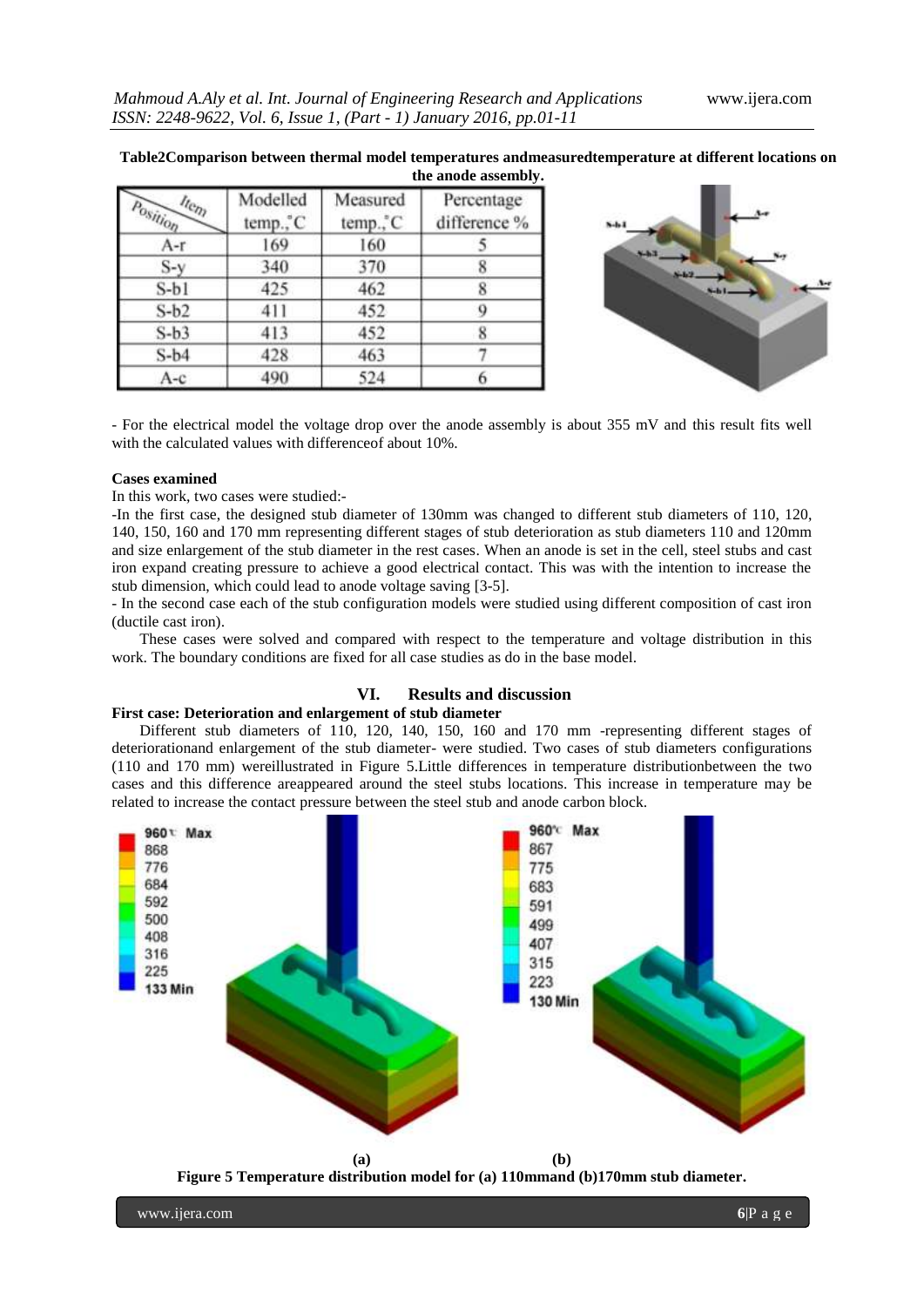The average temperature of each part of anode assembly was illustrated in Figure6 for different models as function of stub diameter. It can be seen that the temperature decreases with increasing in the stub diameter for all regions. The aluminum rod region represents the lowest temperature values while the upper parts of anode carbon block represent the highest temperature values.

Comparison the temperatures variations with increasing the stub diameter illustrated low influence in the aluminum rod and anode carbon block temperature, and high influence on the cast iron and steel stub temperature. The temperature values in these regions depend on the size of an air gap developed at these locations. The increased in an air gap gives decreased in the contact pressure and hence decreased the actual contact area, which causes increased in ohmic heat generation and hence higher temperatures at these parts.



**Figure 6 Average temperatures in each part of the anode assembly as function of stub diameter.**

Figure 7represents the voltage drop at two different stub diameters (110 and 170 mm).As stated in the boundary conditions section, the bottom of the anode carbon block has beenset to zero voltage. Thus, it can be concluded that the electric potential at the top of the aluminum rod, where the electric current is imposed to the model represents the total voltage drop of anode assembly.

The central stubs (numbers 2 and 3) are appeared to have the highest voltage drop of all stubs in each configuration, and this is due to that the electric current move through the shortest possible path to the bottom of the anode carbon block.

The results in this work show that the anodic voltage drop decreases with increasing the stub diameter and this is agreed with published data in elsewhere<sup>[4, 5, 7, 9]</sup> but with difference in voltage drop values from one to another reference [4].

Figure 8, shows that the maximum voltage drop decreases with increases the stub diameter, it can be seen that, about 10 m volt can be reduced for each increase of stub diameter by 10 mm. But the cast iron thickness decreases which may cause falling the anode carbon block in the bath, so choosing the best stub diameter based on study the mechanical behaviour of the anode assembly. The relation between different stub diameters and maximum principle stress based on the thermo-electro - mechanical coupling is illustrated in Figure 9. It can be seen that the stub diameter of 140 mm gives the best conditions. The calculated stress of 2.4 MPa is only 2 % of available strength. Therefore if the steel stub temperature is about  $500^{\circ}$ C, the stress of 2.4 MPa will be quite safe. More detailed about the solving procedures of the thermo-electro- mechanical finite element model of the anode assembly will be appeared in another paper.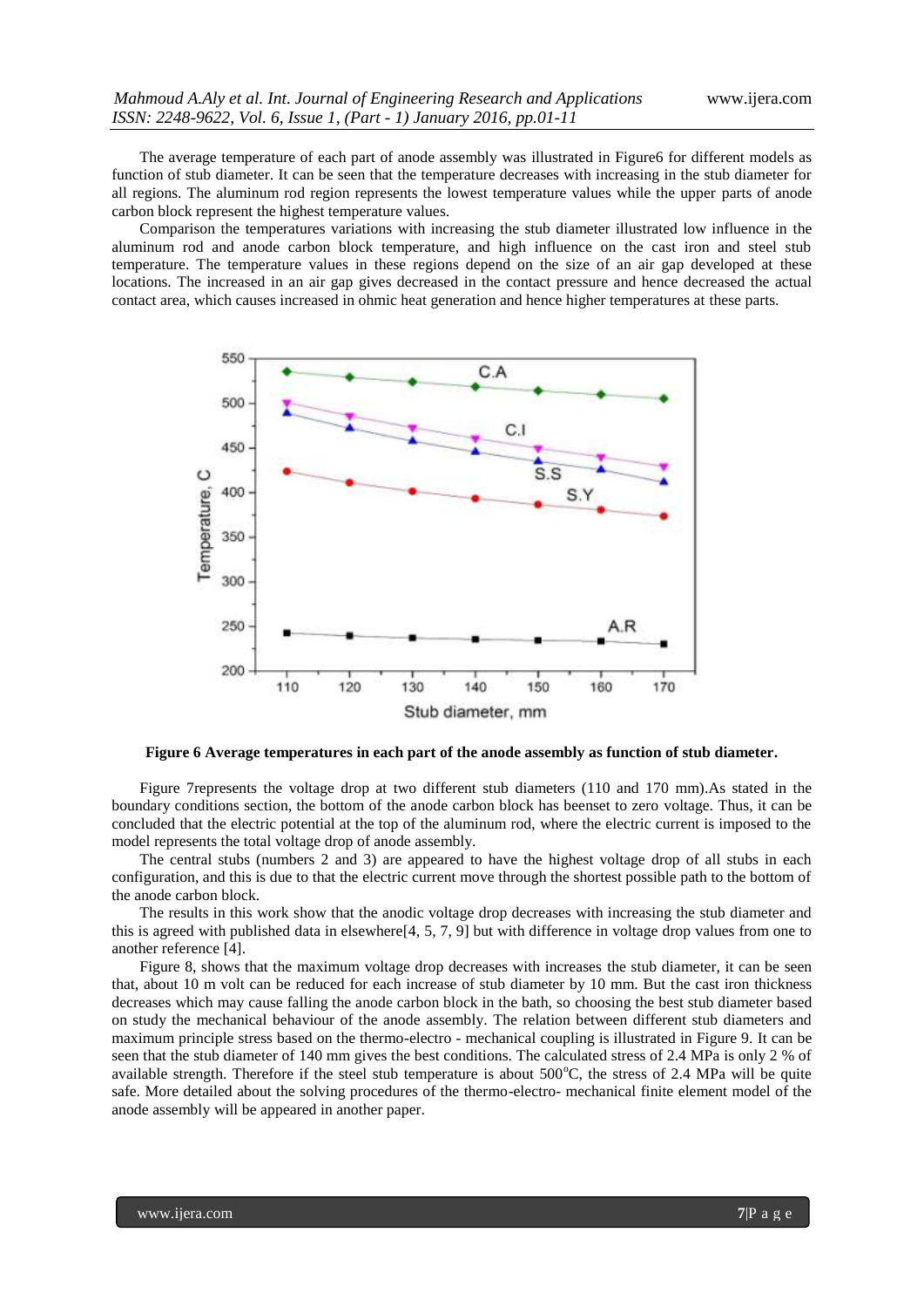

**Figure 7 Voltage distribution (ͦC) for (a) 110mmand (b) 170mm stub diameter**



**Figure 8 Maximum voltage drop with different stub diameters**



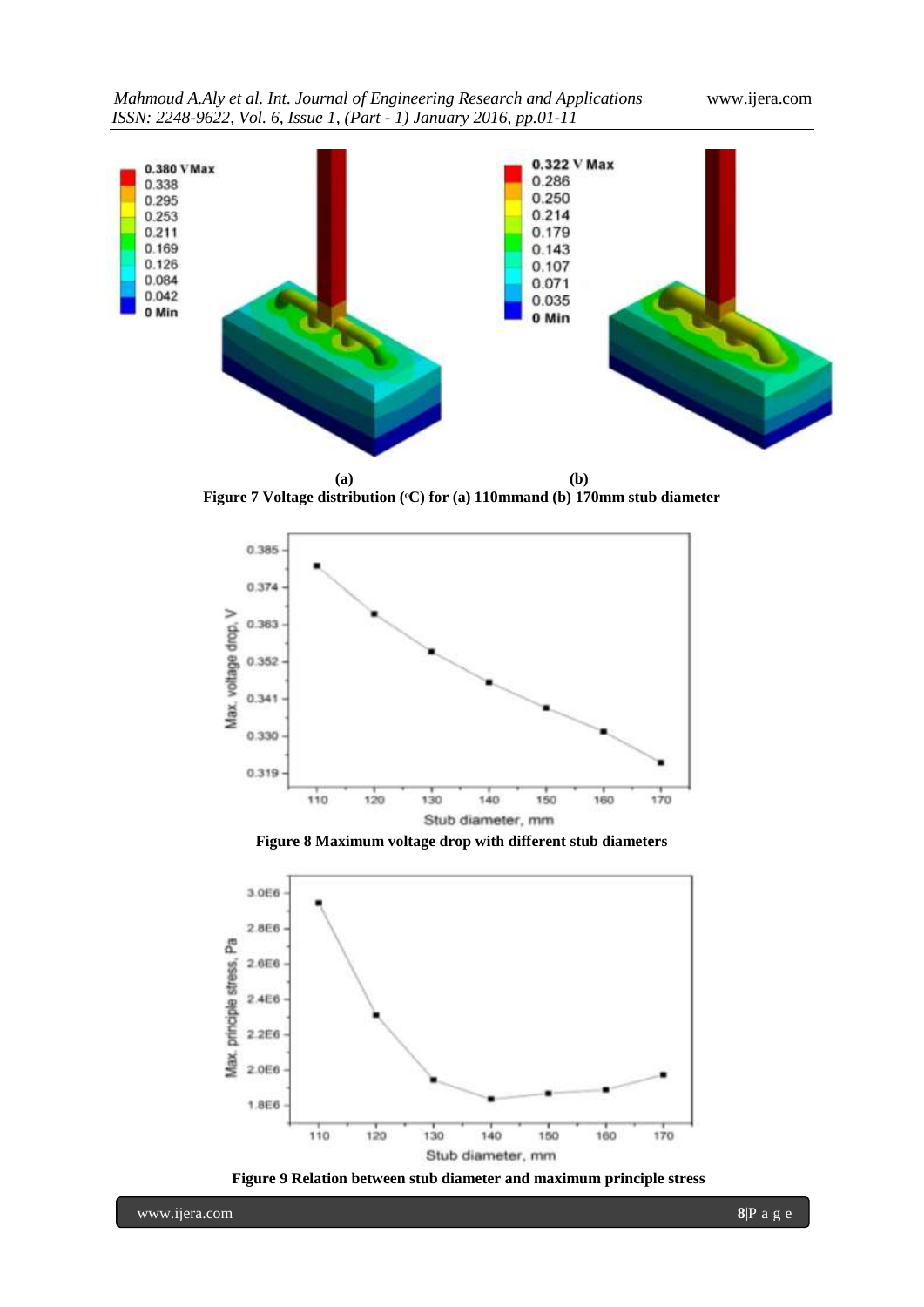#### **Second case: Different cast iron composition**

The simulation with different stub diameters (110,120, 140, 150,160 and 170 mm) was repeated with different composition of cast iron (ductile cast iron). Figure10 shows the predicted average temperature of each part of anode assembly.The general trend in this figure is confirmed with the result of HPGI with little decrease in the temperature of ductile cast iron.

Figure 11 shows the cast iron temperature for both cast iron compositions as a function of the stub diameter. The temperature is little lower for configuration with HPGIas compared withductile cast iron.



**Figure 10 Average temperatures in each part of anode as function of stub diameter with ductile cast iron**





Figure12 illustrates the maximumvoltage drop for both cast iron compositions as function of stub diameter.The voltage drop for anode assembly is decreased for ductile cast iron as compared with HPGI. The maximum anodic voltage drop is lower in ductile cast iron as compared with HPGI for all stub diameters by about 3 m volt. Voltage drop reducing in ductile cast iron is related with the process of production, where the ductile cast iron is produced by introducing asmall amount of magnesium or cerium into the molten iron. These additions catalyze the decomposition of carbon into spheroids and not flakes, and hence contact pressure of ductile cast iron [19, 20].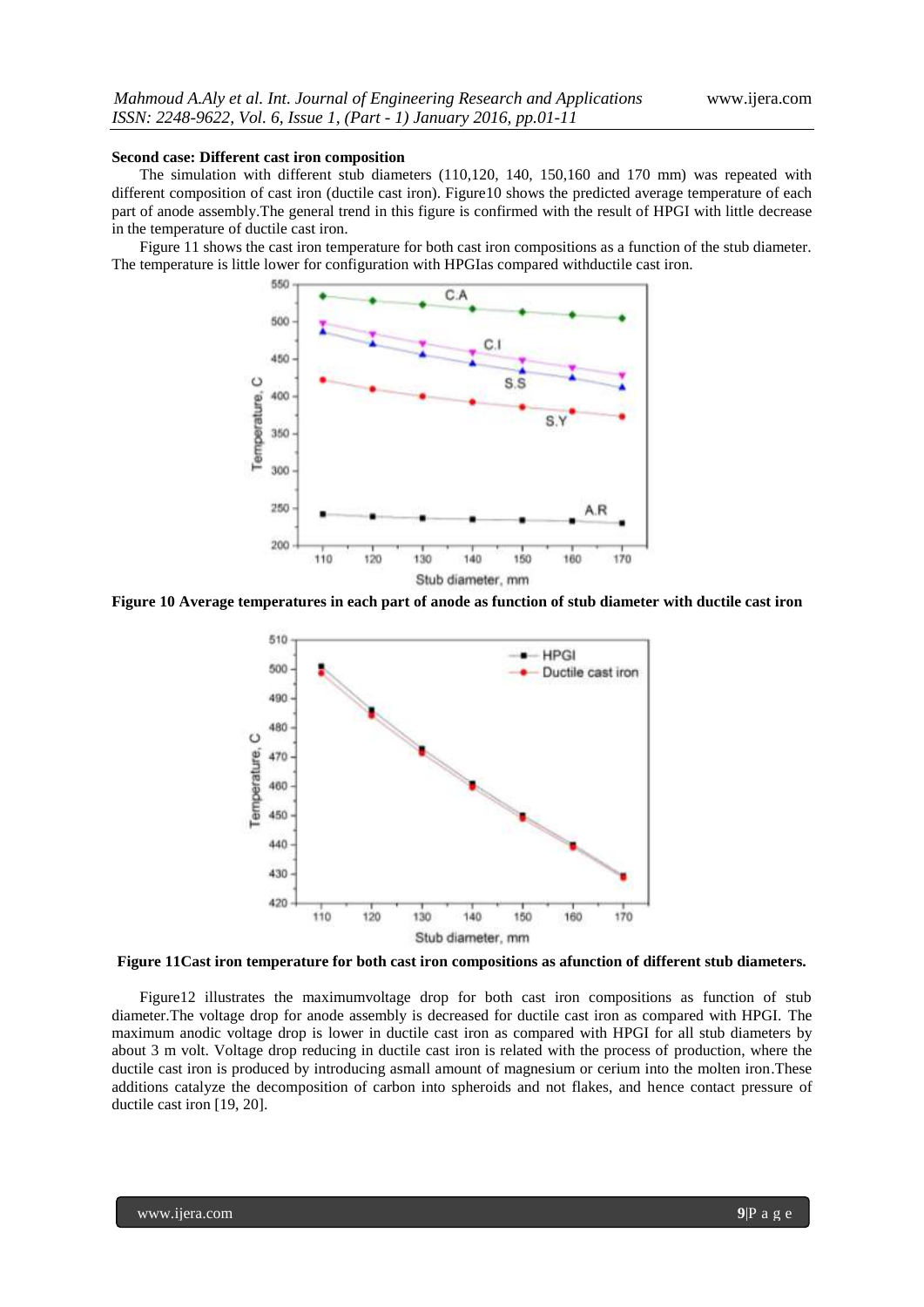

**Figure 12Maximum voltage drop as function of stub diameter for both cast iron compositions**

#### **VII. Conclusion**

Good agreement between the model predictions and the thermal measurements and the electrical calculations stresses the validity of the 3D thermo-electrical anode model.

Air gap has important effect of the establishment of the contact pressure and the voltage drop in the model. The initial air gap was found inversely proportional to stub diameter.

The model results show that the stub diameter and composition of cast iron have affected onanodic voltage drop. About 10 mvolt can be reduced for each increase of stub diameter by 10 mm. Also about 3m volt can be saved by using the ductile cast ironinstead of HPGI forthe stubanode connection.

The anode assembly configuration with 140 mm stub diameter and ductile cast ironwas given the best results for lower voltage dropbased onour primary study of the thermo-electro-mechanical model.

## **Acknowledgment**

The authors would like to express his appreciation to the chairmanof the Aluminium Company of Egypt (Egyptalum) for his support during this study, and alsoto all staffs of Egyptalum for their continuous encouragement and supply of valuable data.

#### **References**

- [1] H. Kvande and P. A. Drabløs, "The aluminum smelting process and innovative alternative technologies," Journal of Occupational and Environmental Medicine, vol. 56, p. S23, 2014.
- [2] K. Grjotheim and H. Kvande, Introduction to aluminium electrolysis: Understanding the Hall-Héroult process. Düsseldorf: Aluminium-Verlag, 1993.
- [3] H. Fortin, M. Fafard, N. Kandev, and P. Goulet, "FEM analysis of voltage drop in the anode connector assembly", TMS Light Metals, vol. 1, pp. 1055-1060, 2009.
- [4] W. Li, J. Zhou, and Y.-w. Zhou, "Numerical analysis of the anode voltage drop of a reduction cell", TMS Light Metals, pp. 1169-1171, 2009.
- [5] S. Beier, "A study of an anode assembly with focus on the anode connection used in aluminium reduction cells," Msc., 2010.
- [6] H. Fortin, N. Kandev, and M. Fafard, "FEM analysis of voltage drop in the anode connector induced by steel stub diameter reduction," Finite Elem. Anal. Des., vol. 52, pp. 71-82, 2012.
- [7] E. Jeddi, "Numerical study of anodic voltage drop in the Hall-Héroult cells by finite element method", Msc, QUÉBEC University, 2013.
- [8] E. Efficiency, "US Energy Requirements for Aluminum Production," 2007.
- [9] H. Fortin, "Modélisation du comportement thermo-électro-mécanique de l'anode de carbone utilisée dans la production primaire de l'aluminium," M.Sc, Université Laval, 2009.
- [10] M. Dupuis, "Using ANSYS to model aluminum reduction cell since 1984 and beyond," in Proceedings of the ANSYS 10th International Conference, 2002.
- [11] S. Beier, J. J. Chen, H. Fortin, and M. Fafard, "FEM analysis of the anode connection in aluminium reduction cells," TMS Light Metals, pp. 979-984, 2011.

www.ijera.com **10**|P a g e